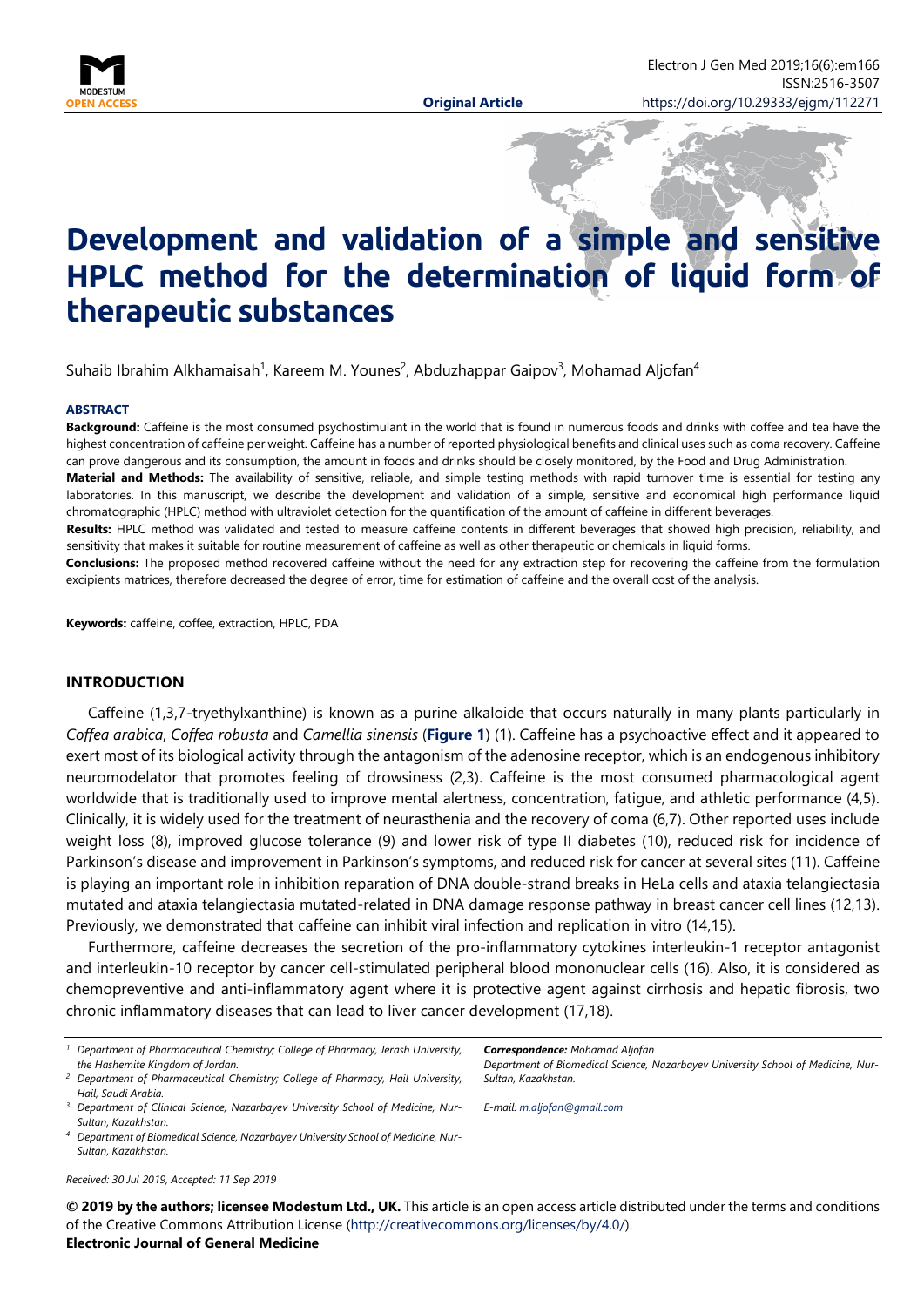

**Figure 1:** *Chemical structure of Caffeine*

Approximately, caffeine is found in the leaves, seeds, or fruits of over 63 plant species (6) with the highest contents per source was found in coffee beans (19). However, the amount of recoverable caffeine from the different sources is influenced by a number of factors including preparation processes such as fermentation and roasting (20). Therefore, accurate measurement of the recoverable amounts will enable us to increase the availability of the natural occurring substance.

Therefore, we developed and validated a sensitive high performance liquid chromatographic (HPLC) method with ultraviolet detection to measure the amount of caffeine in different beverages and to compare the caffeine yields from each preparation.

The developed method, which is amenable to use to measure other substances in liquid including biologics, employs RP- Thermo C18 column, (4.6 x150 mm, 5µm id) with flow rate of 1.0 ml/min using PDA detector at 254nm and.

# **METHODS**

#### **Apparatus**

The HPLC chromatograms were obtained using a Shimadzu instrument, Model LC-10 ADVP, equipped with a variable wavelength UV-visible detector, Model SPD-10 AD VP, Degasser Model DGU-12 A and a 20-µl volume Rheodyne injector. RP-Thermo C18 (5µm, 250mm x 4.6mm I.D) column was used as a stationary phase.

#### **Materials**

#### *Samples*

Caffeine standard (B.N: 08209B5-012) was purchased from Aldrich, Germany. Its purity was found to be 99.0  $\pm$  0.26, according to its official procedures (21). Caffeine containing products such as green/ brown/ black coffee, green/ black/ tea, and soft/ energy drinks.

# *Chemicals*

All chemicals and reagents were of pure analytical grade. De-ionized water, Acetonitrile, Methanol (E-Merck, Darmstadt, Germany) was of HPLC grade.

# *Caffeine stock and working solutions*

Accurately weighed 100 mg of caffeine powder was transferred into 100-ml measuring flask. 50.0 ml of de-ionized water was added to the flask, sonicated for a while to dissolve the drug. The flask was made up to 100 ml with de-ionized water to get a final concentration of 1000 µg/ml. Caffeine working standard solution was prepared by accurately transferring 25-ml of the stock solution (1000 µg/ml) into 100-ml measuring flask and then was diluted with water to a final concentration of 250 µg/ ml.

## *Chromatographic conditions*

The stationary phase used is C-18 RP-Thermo, 5µm, 250 mm x 4.6 mm column. A low gradient mobile phase containing water, methanol and acetonitrile in a ratio of 84:1:15 (v/v/v) was filtered using 0.45 µm filter paper. The flow rate was 1.0 ml/min and the detection was done using PDA detector at 254 nm. The mobile phase was degassed for about 15 min by sonication and samples of 20µl were injected into the HPLC system where a sharp peak was obtained.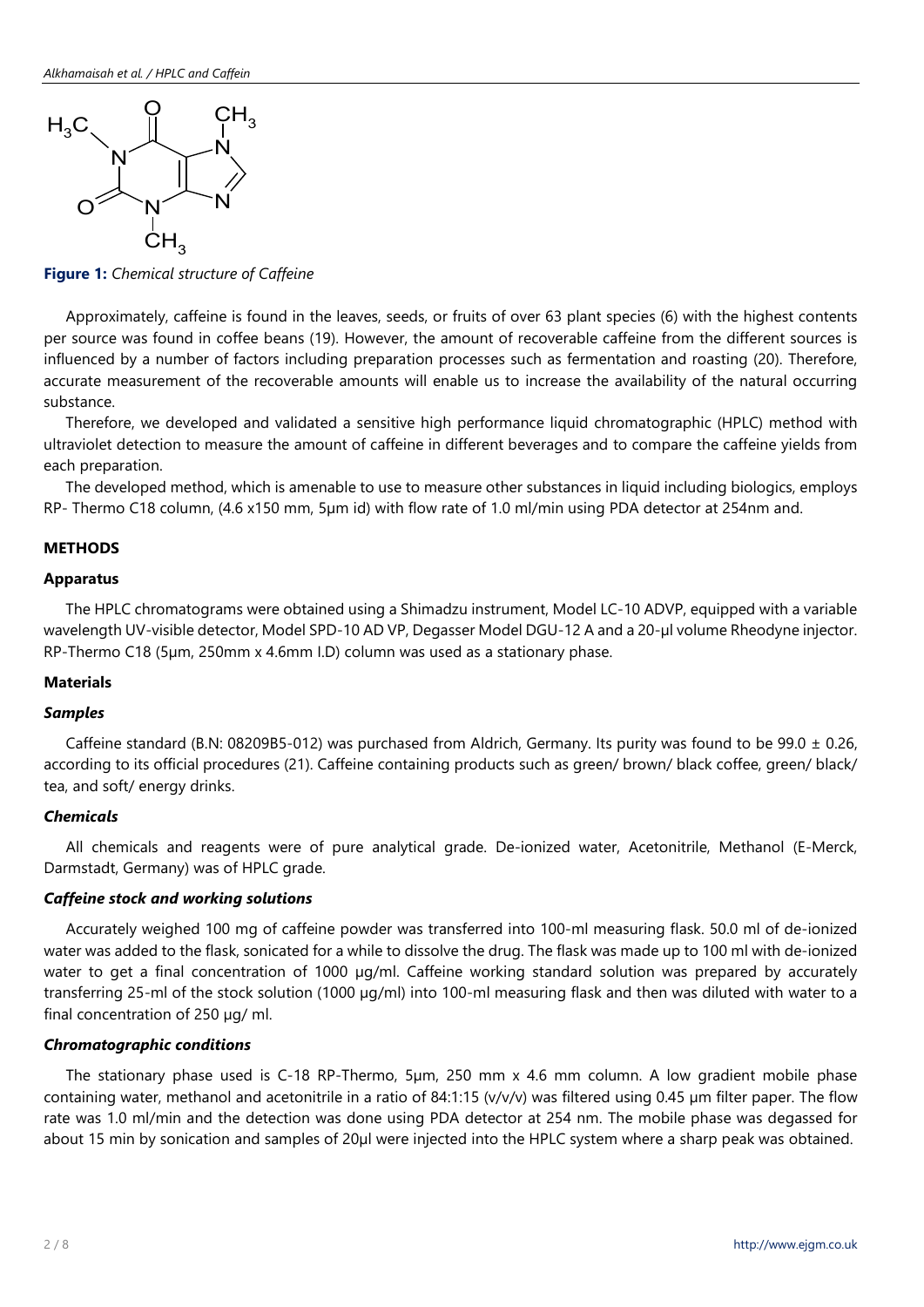

**Figure 2:** *Caffeine calibration curve*

|  | Table 1: Linearity and regression characteristics of standard caffeine |  |  |
|--|------------------------------------------------------------------------|--|--|
|  |                                                                        |  |  |

| <b>Parameter</b>                   | <b>Caffeine</b>      |  |
|------------------------------------|----------------------|--|
| Concentration range $(\mu q / ml)$ | $0.122 - 125$        |  |
| Regression equation                | $Y = 25686X + 21332$ |  |
| Slope                              | 25686                |  |
| Intercept                          | 21332                |  |
| Correlation coefficient $(R2)$     | 0.9995               |  |
| N                                  | 8                    |  |
| $LOD$ ( $\mu$ g / ml)              | 0.0091               |  |
| LOQ ( $\mu$ g / ml)                | 0.0303               |  |
|                                    |                      |  |

# **Procedures**

# *Construction of calibration curve*

Five different concentrations that ranged from 7.813 to 125 µg/ml were prepared by accurately measuring different volumes of working caffeine standard solutions (250 µg/ml). The prepared series of caffeine were injected into the chromatographic system and the peak area for each concentration was recorded. The relation between the concentration and the peak area was plotted and the regression equation was calculated (**Figure 2**).

# **Sample Analyses**

Sample preparation represents one of the most important steps in analysis (22), thus samples from solid sources (coffee beans or tea leaves) were carefully prepared as follows: a 100 g of green, brown, black or instant coffee, and 10 g of black tea were accurately weighed and finely powdered. Caffeine was extracted by boiling with water for 10 minutes, then transferred into a separating funnel, and placed on shaker with 25 ml of Dichloromethane twice. Organic phase was collected in round bottom flask and condensed using rotary evaporator. Preparation of liquid samples from were performed by separately measuring 100-ml of soft and energy drinks and directly transferring them into a separating funnel. We carried out an extraction with 25-ml of dichloromethane twice and collected the organic phase in round bottom flask. The residue obtained from both solid and liquid sources were then transferred into 100-ml measuring flask and completed to volume with de-ionized water.

## **Method Validation and Parameters**

The newly developed RP-HPLC method was validated as per International Conference on Harmonization (ICH) parameters like system suitability, linearity and range, precision, accuracy, LOD and robustness (23). The linearity of the method was studied by injecting the concentrations of the standard solution prepared in the mobile phase in the range of (0.122-125) µg/mL for caffeine; in triplicate into the HPLC system keeping the injection volume constant. The peak areas were plotted against the corresponding concentrations to obtain the calibration curves (**Table 1**).

The sensitivity of the proposed method was estimated in terms of Limit of Detection (LOD) and Limit of Quantification (LOQ) (24). LOD = 3 SD/S and LOQ = 10 SD /S, where S.D. is the standard deviation of y-intercept and S is the slope of the line (25) as shown in **Table 1**. Also, we tested the accuracy of the method by preparing recovery samples containing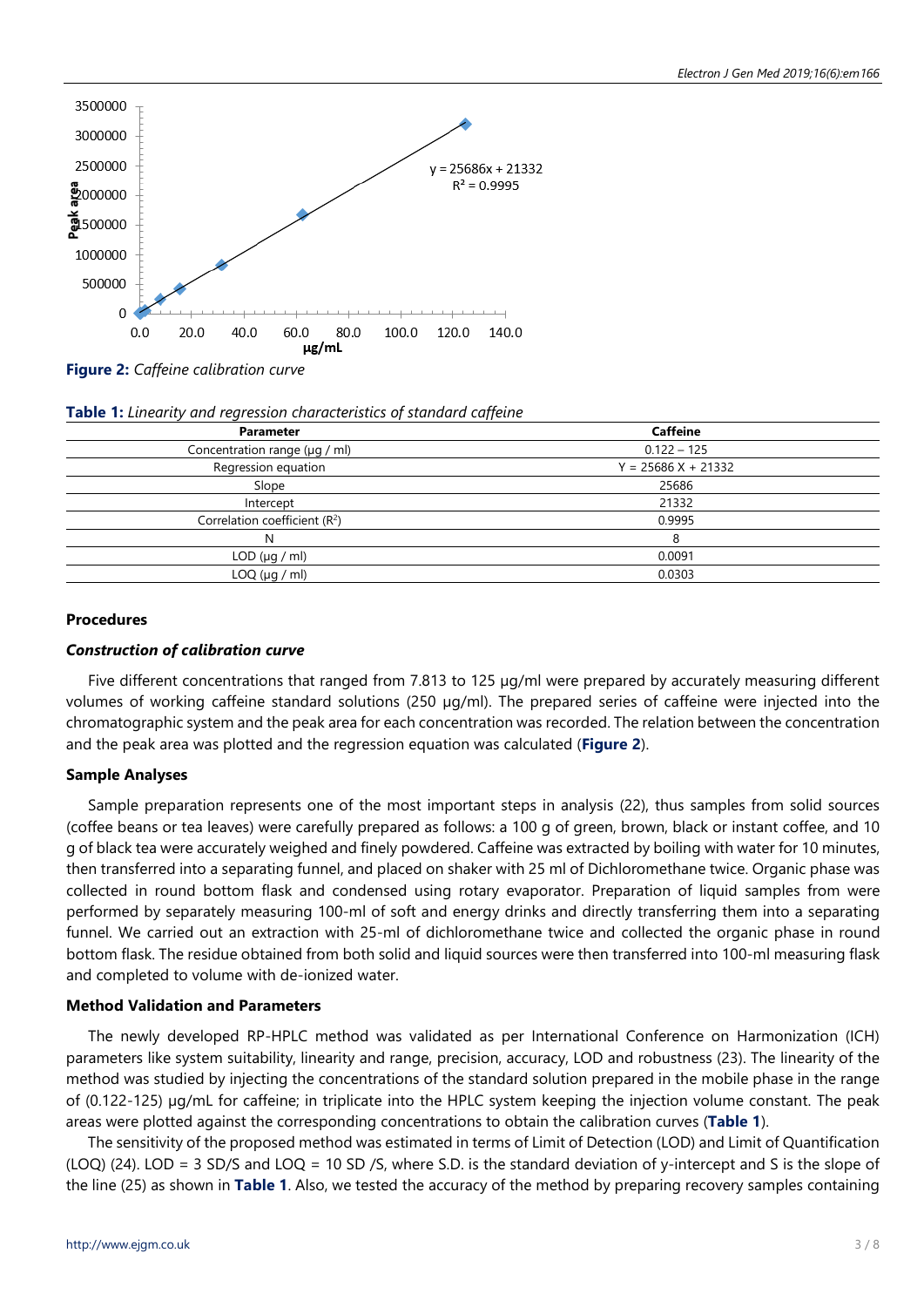## **Table 2:** *Percentage recovery of Caffeine*

|          | .                      |                             |                   |
|----------|------------------------|-----------------------------|-------------------|
|          | Amount added (µg / ml) | Amount found $(\mu q / ml)$ | <b>Recovery %</b> |
|          | 26.73                  | 26.00                       | 97.30             |
| Caffeine | 53.94                  | 53.00                       | 98.30             |
|          | 111.00                 | 108.61                      | 98.00             |
|          |                        |                             |                   |



**Figure 3:** *HPLC Chromatogram of Caffeine*

different known quantities of caffeine standard. Each sample was prepared in triplicate and then all samples were injected into the HPLC system and the percentage recovery for the amount added was estimated.

# **Intra-day and Inter-day Precision**

While intra-day precision were determined by estimating the % RSD of the peak area for three replicate injections of three standard solutions in different occasions in same day, inter-day precision were estimated by assessing the % RSD of the peak area for three replicate injections of three standard solutions in three consecutive days.

Furthermore, the specificity of the method was assessed by comparing chromatogram obtained from standard caffeine with that from marketed solutions (26). To estimate the system's suitability parameters, a standard solution of caffeine was injected into the HPLC system using mobile phase solvents of different ratios (80/5/15, 85/5/10, 75/10/15, 84/1/15 and 80/1/19) and a standard solution of caffeine was injected into the HPLC system using different C8 and C18 columns, results are shown in **Table 5** and **6**, respectively. The effect of mobile phase flow rate variation was investigated by injecting a standard solution of caffeine into the HPLC system using different flow rate values ranging from 0.5 to 2 ml / min, **Table 7**.

# **RESULTS AND DISCUSSION**

The HPLC method with diode array detection developed for the quantitative determination of caffeine from different liquid sources and compared to that from solid, which provided a stable retention times and a detection limit of 0.01 mg/L for a signal-to-noise ratio of 3 (**Figure 3**). Different columns and mobile phase ratios were tried and good results were obtained using RP-Thermo C18 (5µm, 250 mm x 4.6 mm) column and acetonitrile: water: methanol in a ratio of (15:1:84, v/v/v) as a mobile phase. Caffeine was detected by using PDA detector at 254 nm. The method was validated in terms of linearity, range, specificity, precision, accuracy and robustness. The mean recovery of caffeine was 97.87% as shown in **Table 2** with a calibration curve and linearity study of caffeine showed good correlation coefficient in concentration range of (0.122-125.0)  $\mu q/mL$  with an R<sup>2</sup> value of greater than 0.9995. The detector response over a wide range of concentrations of the analyte were plotted to obtain the calibration curve on **Figure 2**, and the value for R2 and equation for the curve is shown in **Table 1**. Based on previously published studies, it is acceptable to use a single point calibration in analysis of actual samples (27).

Furthermore, the accuracy of the method was confirmed by studying sample recovery using three different concentrations for each sample in triplicates (n=3). Samples of known concentration (reference standard solutions) were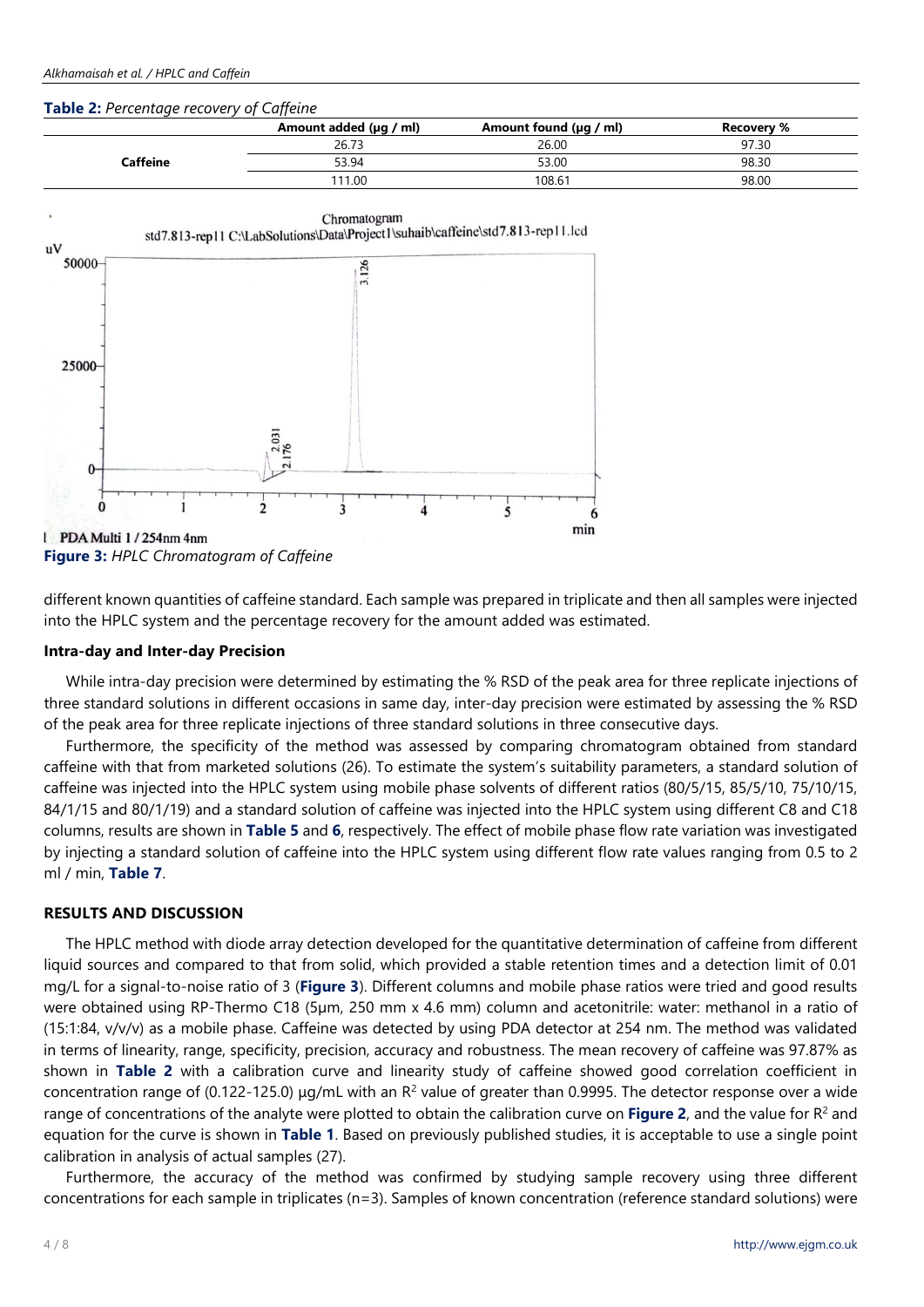# **Table 3:** *Precision of standard Caffeine*

|                 | Amount added (µg / ml) | R.S.D % (Intra-day) | E %  |
|-----------------|------------------------|---------------------|------|
| <b>Caffeine</b> | 26.73                  | 0.022               | 1.93 |
|                 | 53.94                  | 0.128               | l.41 |
|                 | 111.00                 | 0.037               | 0.67 |
|                 | Amount added (µg / ml) | R.S.D % (Inter-day) | E %  |
|                 | 26.00                  | 0.115               | 1.87 |
| <b>Caffeine</b> | 53.00                  | 0.154               | . 52 |
|                 | 111.00                 | 0.921               | 0.81 |

### **Table 4:** *Specificity of proposed HPLC method for Caffeine*

| $t_R$ (min) |
|-------------|
| 3.127       |
| 3.091       |
| 3.146       |
| 3.147       |
| 3.129       |
| 3.132       |
| 3.125       |
| 3.155       |
| 3.126       |
| 3.132       |
| 3.124       |
|             |

# **Table 5:** *Effect of mobile phase ratio on separation of standard Caffeine*

|                    |        | <b>Caffeine</b> |  |
|--------------------|--------|-----------------|--|
| Mobile phase ratio | Area   | $t_R$ (min)     |  |
| 80/5/15            | 417645 | 3.265           |  |
| 85/5/10            | 242177 | 3.332           |  |
| 75 / 10 / 15       | 16048  | 3.421           |  |
| 84/1/15            | 708313 | 3.127           |  |
| 80/1/19            | 417645 | 3.233           |  |

## **Table 6:** *Effect of column type on separation of standard Caffeine*

|                   |        | <b>Caffeine</b> |
|-------------------|--------|-----------------|
| Column type       | Area   | $t_R$ (min)     |
| C8 column         | 117645 | 4.321           |
| C 18 Lichrosphere | 212388 | 3.311           |
| C 18 waters       | 510211 | 3.221           |
| C 18 Thermo       | 708313 | 3.127           |
| C 18 Zorbax       | 417645 | 3.309           |

analyzed and the measured values, from the respective area counts, were compared with the true values. The results obtained from the determination of accuracy, expressed as percentage recovery (**Table 2**), which shows that the method was able to accurately quantify an estimation of caffeine and that all the results were within acceptable limit of measurement (28). Interestingly, the evaluation of the precision that was performed using 3 different sample preparations showed a significantly high percentage of precision (**Table 3**) with percentage relative standard deviation (RSD %) was found to be less than 1, and E% less than 2 which proves that the developed method is precise and reproducible (30).

However, the specificity was evaluated by estimating the retention time of caffeine in pure and the investigational samples from both solid and liquid sources. There was no difference in the retention time between the standard and the investigational samples, either solid or liquid forms (**Table 4**). The results of limit of detection and limit of quantification are illustrated in **Table 1**.

The robustness of the method was measured via determining the effect of the mobile phase ratio variation, column variation and flow rate variation. Both of the selected mobile phase ratio of 84: 1: 15 (v/v/v) (**Table 5**) and column variation, C 18 RP-Thermo,5µm, 250 mm x 4.6 mm (**Table 6**), resulted in a good peak shape (**Table 5**), acceptable back pressure and good resolution. Also, flow rate 1mL/min, which was selected because of less retention time resulted in a significantly better separation of the analyte (**Table 7**).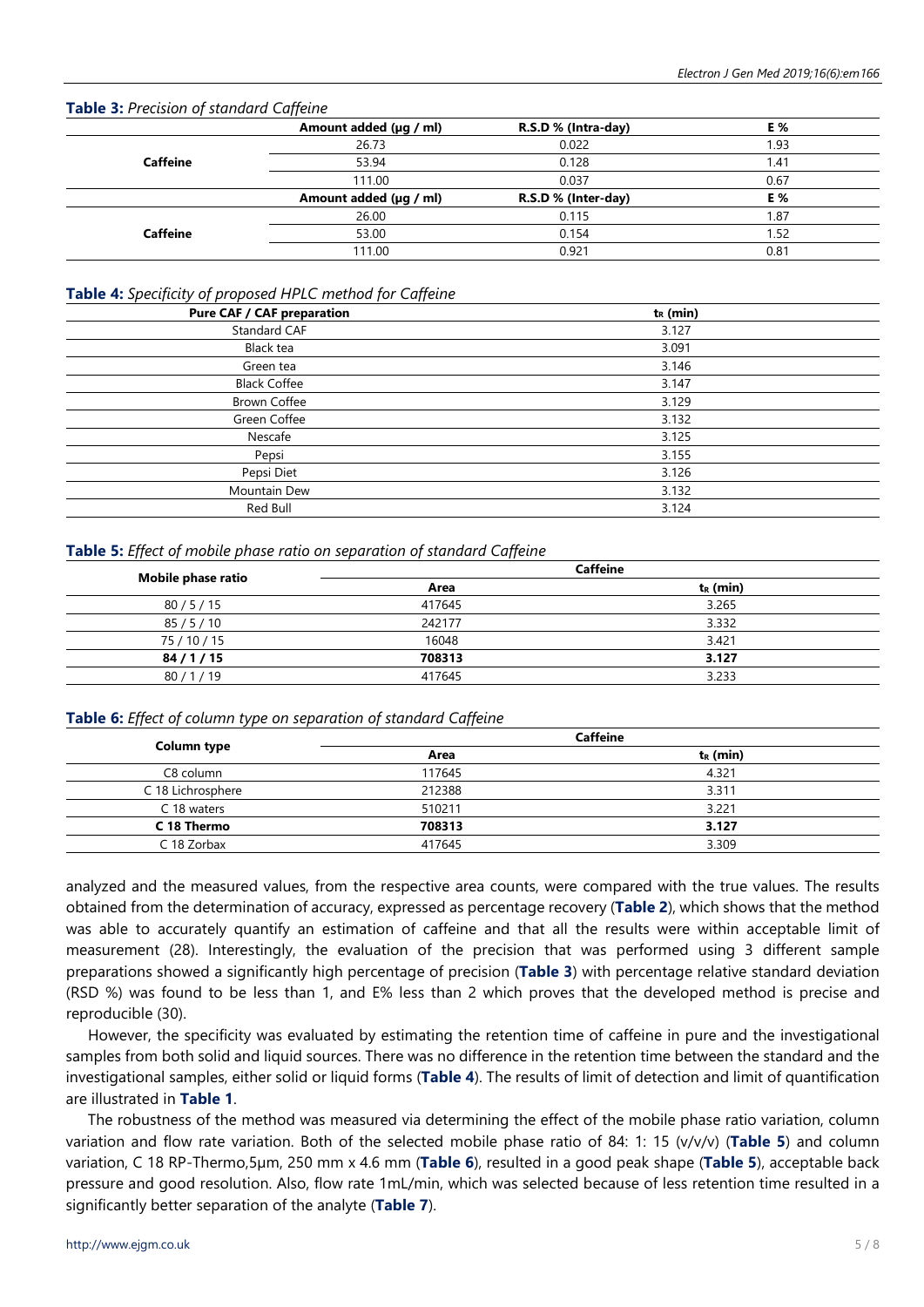| Flow rate (ml / min) |        | <b>Caffeine</b> |  |
|----------------------|--------|-----------------|--|
|                      | Area   | $t_R$ (min)     |  |
| 0.5                  | 542139 | 3.421           |  |
| 0.8                  | 644317 | 3.261           |  |
| .0                   | 708313 | 3.127           |  |
|                      | 502114 | 3.031           |  |
| 2.0                  | 337215 | 2.945           |  |

#### **Table 7:** *Effect of mobile phase flow rate on separation of standard Caffeine*



**Figure 4:** *Percentage of caffeine recovered from investigational samples*

Nonetheless, the method was successfully applied to measure caffeine contents from different and commonly used beverages including, coffee (different preparations), tea (green and black) as well as several soft drinks (**Figure 4**). Our results indicated that roasting of coffee beans can significantly affect the amount of caffeine found, for example there was a significant difference in the caffeine amount recovered between black and green (raw) coffee beans as well as between black and green tea (**Figure 4**). These findings are supported by a number of previously published findings that suggested that caffeine amount depends on the preparation and extraction of the beans (2,24). Furthermore, Angeloni et al., reported that the chemical composition of brewed coffee depends on numerous factors: the beans, post-harvest processing and, finally, the extraction method (31). Interestingly, there was no difference between the amount of caffeine recovered from instant coffee and that of energy drinks and that regardless of preparation methodology used, coffee beans (black, brown or green) were shown to have significantly more caffeine contents than energy drinks (**Figure 4**). These findings are demonstrate that roasted beans have significantly higher amount of caffeine than non-roasted or raw and that a cup of coffee could potentially have more caffeine contents than a can of energy drink.

The graph above shows the amount of caffeine recovered from the investigational samples. The results indicate that sample preparation plays an important role that can significantly affect the amount of caffeine yielded (\*) represent significance.

## **CONCLUSION**

The current study describes the development and validation of a reversed-phase HPLC with PDA detection method for the determination of substances from different liquid sources. In this example we used caffeine measurements from coffee, tea and soft drinks. This is a simple, economical method with a broad detection and quantification limits that produced good resolution for caffeine with a short analysis time in less than 3.5 minutes.

The proposed method recovered caffeine with precision without the need for any extraction step for recovering the caffeine from the formulation excipients matrices, therefore decreased the degree of error, time for estimation of caffeine and the overall cost of the analysis.

Finally, the rapidity and capability of quantifying low concentrations of caffeine, makes the method suitable for variety of analyses, including pure drug analysis and assay of formulations analysis as well as its suitability in a quality control laboratory for routine sample analysis.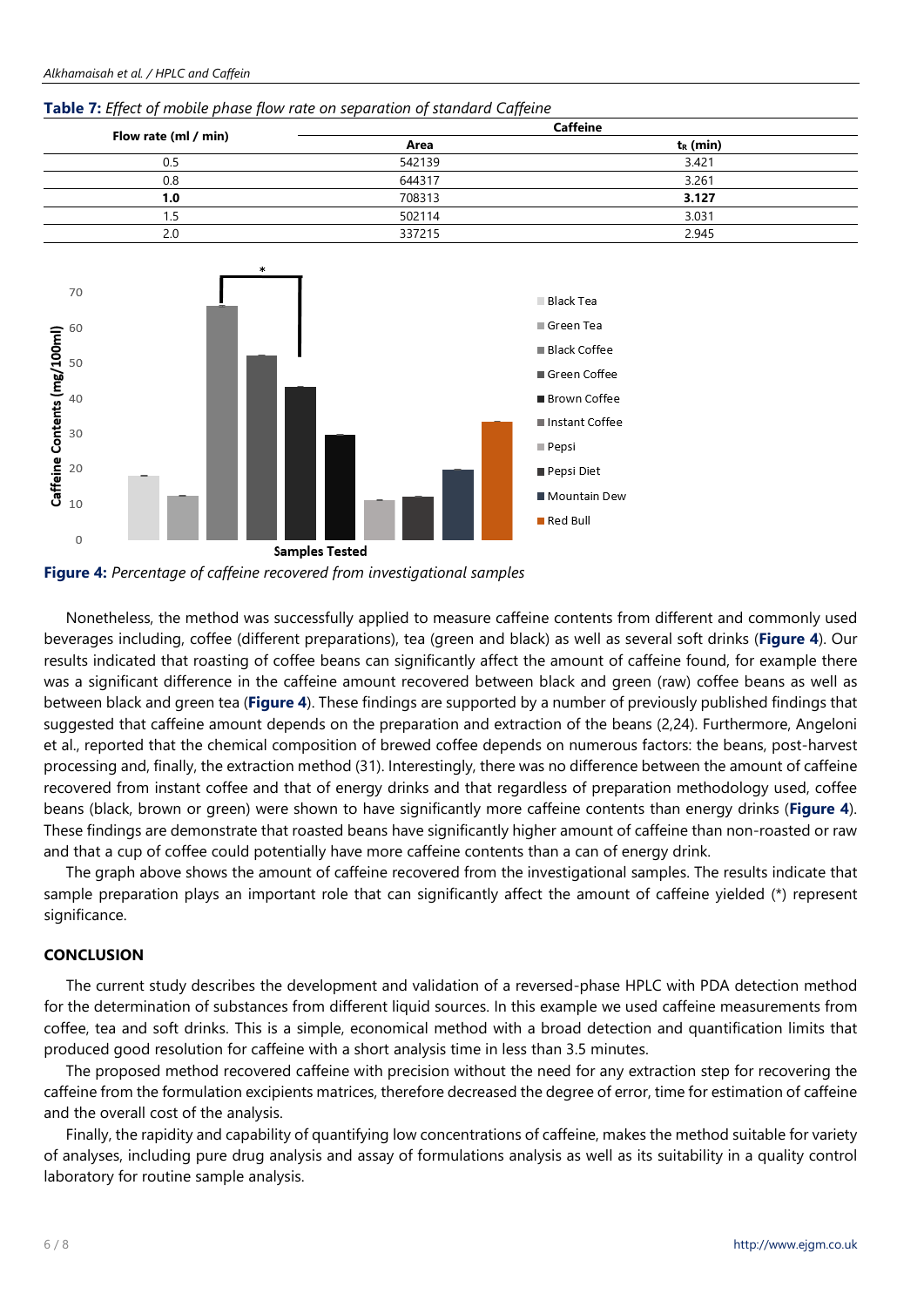# **REFERENCES**

- 1. Spiller MA. The chemical components of coffee. Prog Clin Biol Res, 1984;158:91-147.
- 2. Higdon JV, Frei B. Coffee and health: a review of recent human research. Crit Rev Food Sci Nutr, 2006;46(2):101- 23. <https://doi.org/10.1080/10408390500400009> PMid:16507475
- 3. Paule S, et al. Cleavage of endometrial alpha-integrins into their functional forms is mediated by proprotein convertase 5/6. Hum Reprod, 2012;27(9):2766-74. <https://doi.org/10.1093/humrep/des203> PMid:22740495
- 4. Cronstein BN. Caffeine, a drug for all seasons. J Hepatol, 2010;53(1):207-8. <https://doi.org/10.1016/j.jhep.2010.02.025> PMid:20452698 PMCid:PMC2891534
- 5. Ballard SL, Wellborn-Kim JJ. Effects of Commercial Energy Drink Consumption on Athletic Performance and Body Composition. The Physician and Sports medicine Journal, 2010;38:107-17.
- 6. Sereshti H, Samadi S. A rapid and simple determination of caffeine in teas, coffees and eight beverages. Food Chem, 2014;158:8-13. <https://doi.org/10.1016/j.foodchem.2014.02.095> PMid:24731307
- 7. Guo S, et al. Determination of caffeine content in tea based on poly (safranine T) electroactive film modified electrode. Food Chem, 2011;129(3):1311-4. <https://doi.org/10.1016/j.foodchem.2011.05.095> PMid:25212372
- 8. Modi AA, et al. Increased caffeine consumption is associated with reduced hepatic fibrosis. Hepatology, 2010;51(1):201-9. <https://doi.org/10.1002/hep.23279> PMid:20034049 PMCid:PMC2801884
- 9. Strassnig M, Brar JS, Ganguli R. Increased caffeine and nicotine consumption in community-dwelling patients with schizophrenia. Schizophr Res, 2006;86(1-3):269-75. <https://doi.org/10.1016/j.schres.2006.05.013> PMid:16859897
- 10. Aljofan M, Gaipov A. Metformin: A stroke of luck. . Electronic Journal of General Medicine, 2019;16(3):em143. <https://doi.org/10.29333/ejgm/108679>
- 11. de Oliveira PF, et al. Bixin protects hepatocytes against 1,2-dimethylhydrazine-induced genotoxicity but does not suppress DNA damage and pre-neoplastic lesions in the colon of Wistar rats. Mutat Res Genet Toxicol Environ Mutagen, 2014;759:37-42. <https://doi.org/10.1016/j.mrgentox.2013.07.017> PMid:24246722
- 12. Tsabar M, et al. Caffeine impairs resection during DNA break repair by reducing the levels of nucleases Sae2 and Dna2. Nucleic Acids Res, 2015;43(14):6889-901. <https://doi.org/10.1093/nar/gkv520> PMid:26019182 PMCid:PMC4538808
- 13. Alao JP, Sunnerhagen P. The ATM and ATR inhibitors CGK733 and caffeine suppress cyclin D1 levels and inhibit cell proliferation. Radiat Oncol, 2009;4:51. <https://doi.org/10.1186/1748-717X-4-51> PMid:19903334 PMCid:PMC2777912
- 14. Aljofan M, et al. Off Label Antiviral Therapeutics for Henipaviruses: New Light through Old Windows. J Antivir Antiretrovir, 2010;2(1):1-10.
- 15. Aljofan M, et al. Antiviral activity of gliotoxin, gentian violet and brilliant green against Nipah and Hendra virus in vitro. Virol J, 2009;6:187. <https://doi.org/10.1186/1743-422X-6-187> PMid:19889218 PMCid:PMC2781006
- 16. Bessler H, et al. Caffeine alters cytokine secretion by PBMC induced by colon cancer cells. Cancer Invest, 2012;30(2):87-91. <https://doi.org/10.3109/07357907.2011.636113> PMid:22149008
- 17. Cornelis MC, et al. Genome-wide meta-analysis identifies six novel loci associated with habitual coffee consumption. Mol Psychiatry, 2015;20(5):647-56. <https://doi.org/10.1038/mp.2014.107> PMid:25288136 PMCid:PMC4388784
- 18. Sumi T, et al. (-)-Epigallocatechin-3-gallate suppresses hepatic preneoplastic lesions developed in a novel rat model of non-alcoholic steatohepatitis. Springerplus, 2013;2:690. <https://doi.org/10.1186/2193-1801-2-690> PMid:25674420 PMCid:PMC4320203
- 19. Spiller MA. The coffee plant and its processing. Prog Clin Biol Res, 1984;158:75-89.
- 20. Petrick JL, et al. Coffee Consumption and Risk of Hepatocellular Carcinoma and Intrahepatic Cholangiocarcinoma by Sex: The Liver Cancer Pooling Project. Cancer Epidemiol Biomarkers Prev, 2015;24(9):1398-406. <https://doi.org/10.1158/1055-9965.EPI-15-0137> PMid:26126626 PMCid:PMC4576990
- 21. Pharmacopoeia TUS. (USP XXIX, National Formulary (NF24). The United States Pharmacopeial Convention, Inc. Rockville. 2007:1168.
- 22. Alshammari TM, et al. Comparison of different serum sample extraction methods and their suitability for mass spectrometry analysis. Saudi Pharm J, 2015;23(6):689-97. <https://doi.org/10.1016/j.jsps.2015.01.023> PMid:26702265 PMCid:PMC4669428